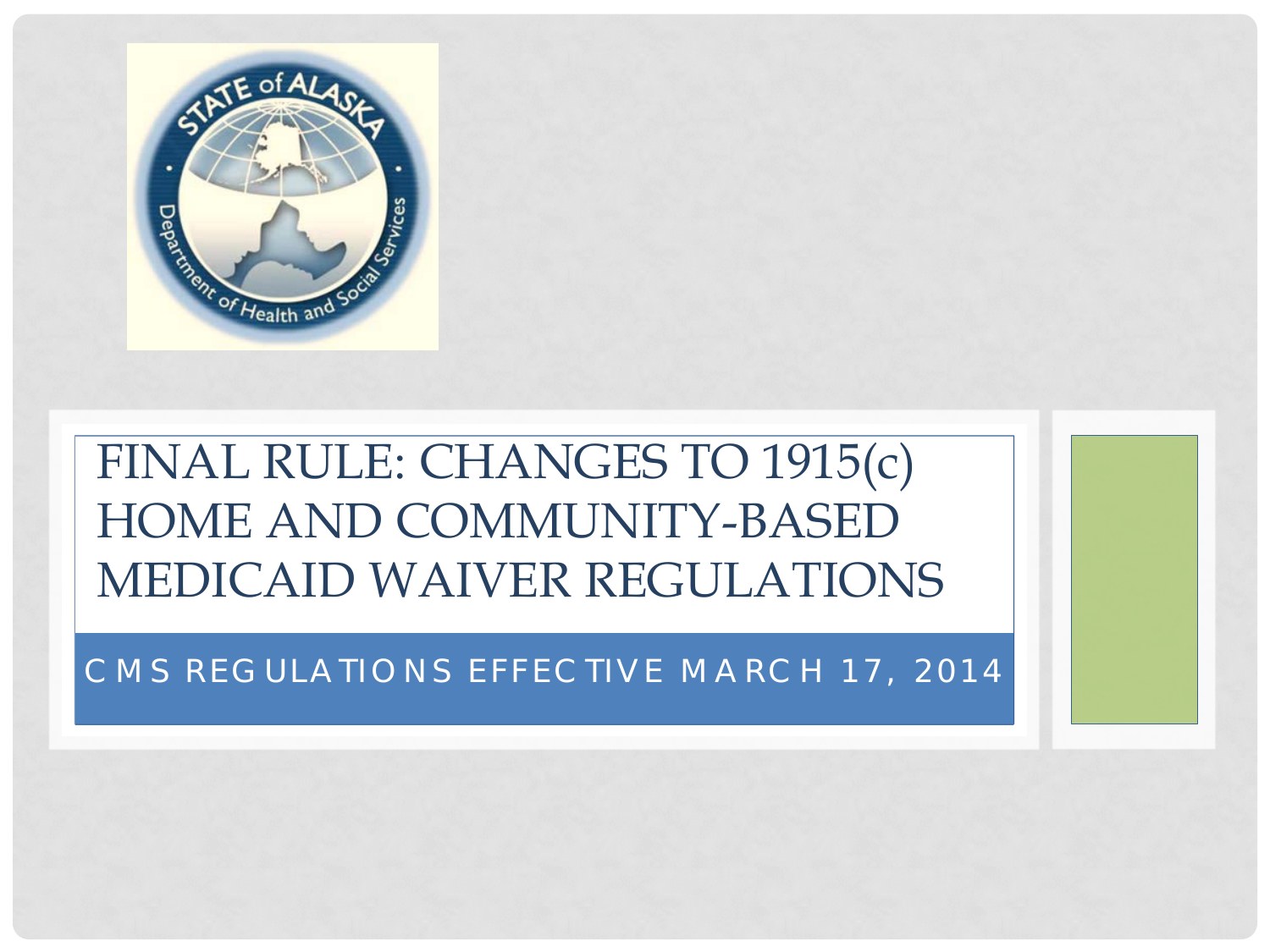#### CHANGES TO 1915(c) REGULATIONS **OVERVIEW**

#### • **Intent of the Final Rule**

- **"To ensure that individuals receiving long-term services and supports through home and community based service (HCBS) programs … have full access to benefits of community living and the opportunity to receive services in the most integrated setting appropriate"**
- **"To enhance the quality of HCBS and provide protections to participants"**

**From the presentation "Final Rule Medicaid HCBS" (2014). Disabled and Elderly Health Programs Group, Centers for Medicaid and CHIP Services.**

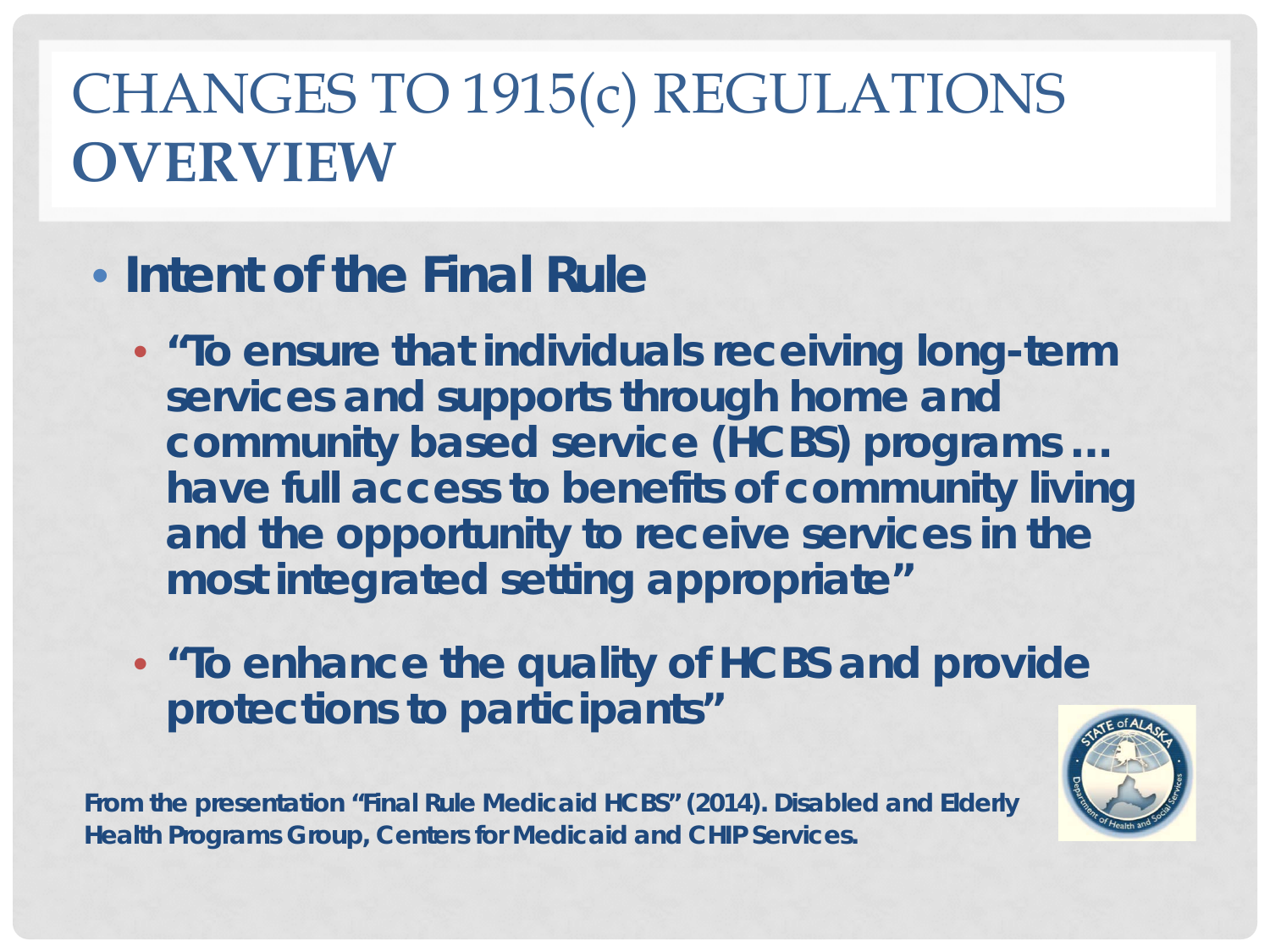#### CHANGES TO 1915(c) REGULATIONS **OVERVIEW**

- **Clarification on what is, and is not, a "home and community-based setting" in which services may be provided;**
- **Additional guidance on person-centered planning;**
- **Clarifications on timing of waiver amendments (program or rates) and public input requirements;**
- **New State options designed to simplify waiver administration**

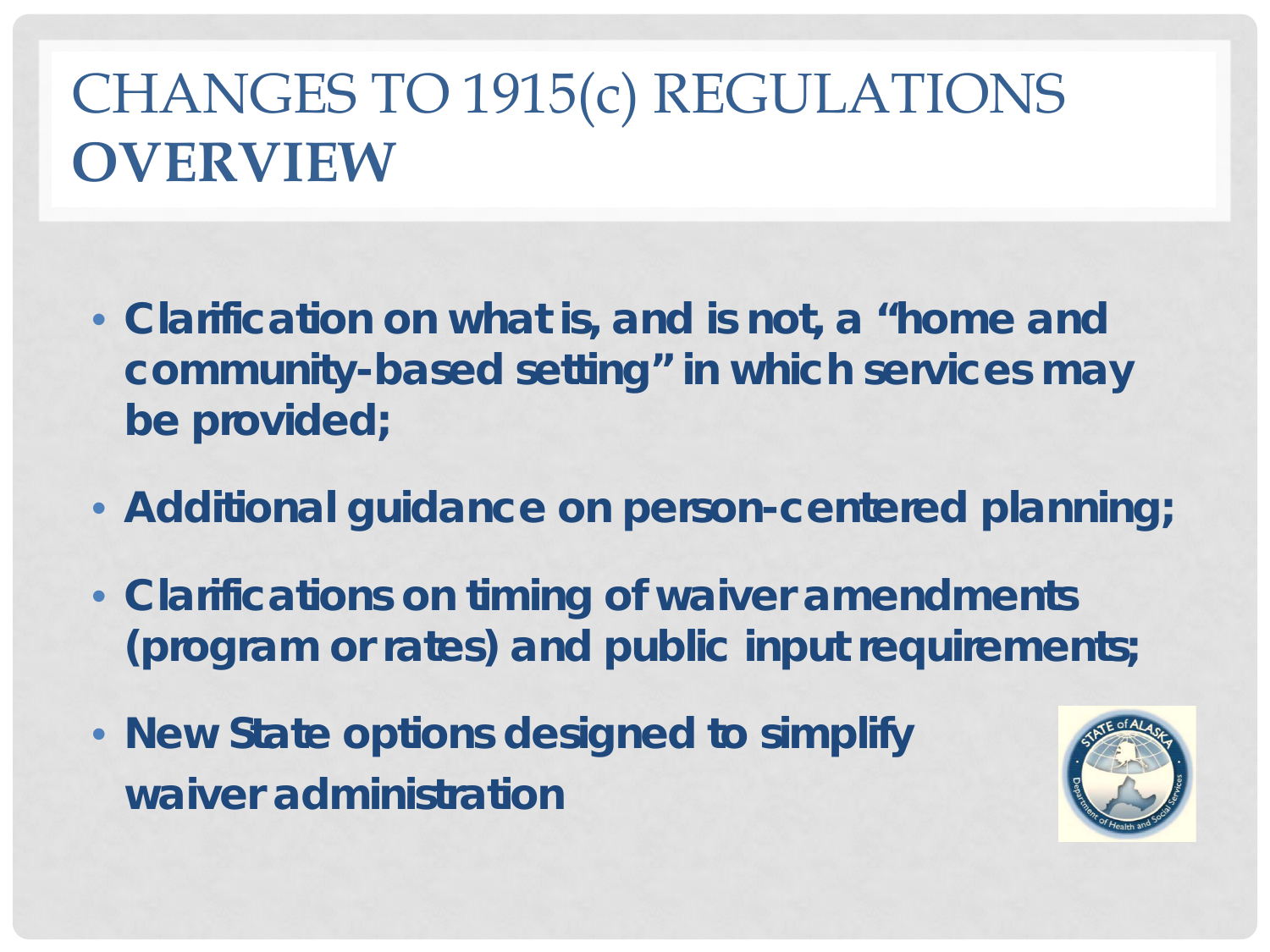- **Home and Community-Based Settings - 42 CFR 441.301(c)(4)**
	- **Must have all of the following qualities:**
		- **Integrated in and supporting full access of individuals to the greater community, to the same degree of access as individuals not receiving HCBS, including opportunities to** 
			- **seek employment and work in competitive integrated settings**
			- **engage in community life**
			- **control personal resources**
			- **receive services in the community**
		- **Selected by the recipient from among setting options, including non-disability specific settings, and an option for a private unit in a residential setting.**

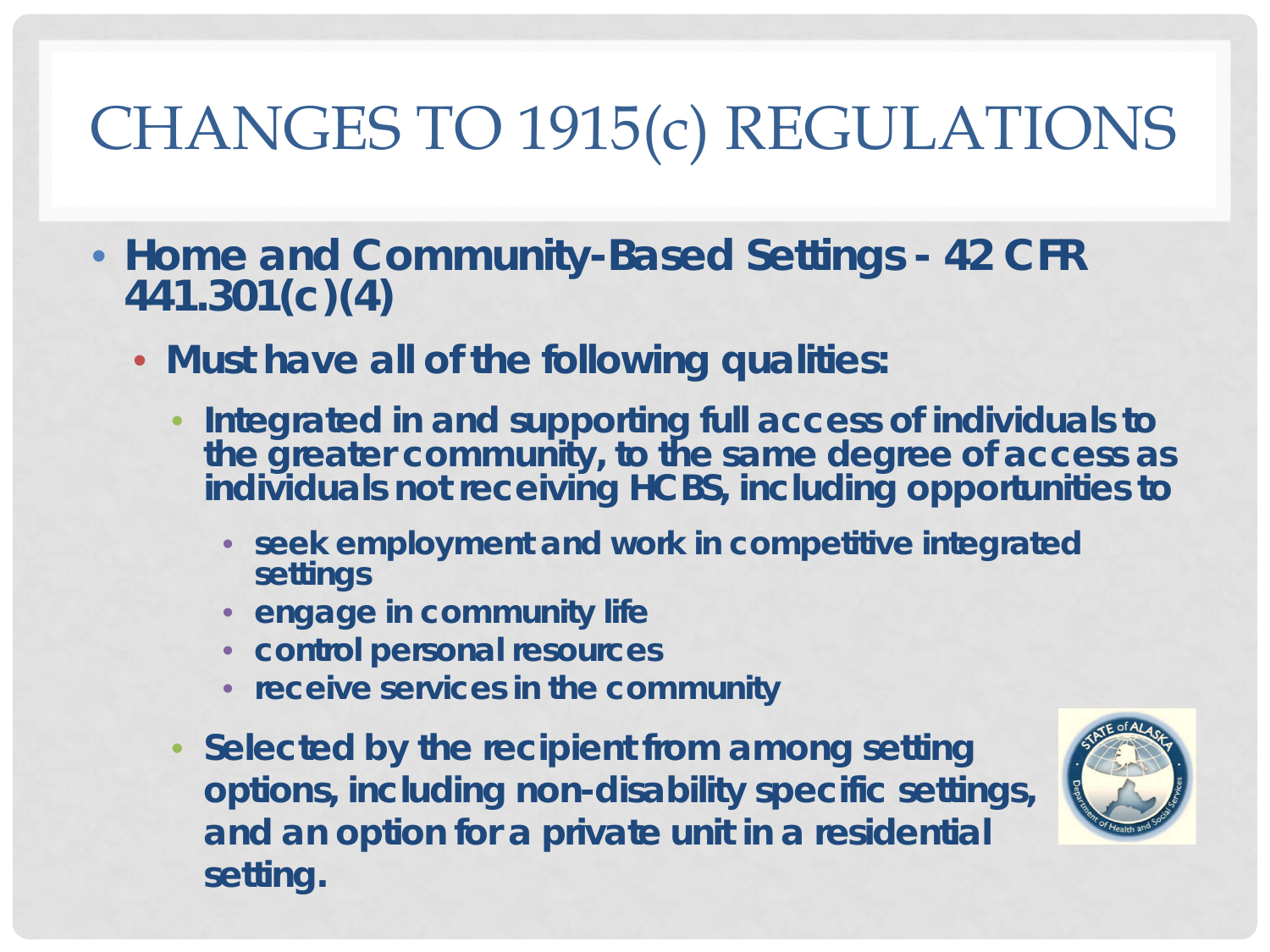- **Home and Community-Based Settings 42 CFR 441.301(c)(4), continued**
	- **In a provider-owned or controlled residential setting the following conditions must be met:**
		- **Can be owned, rented or occupied under a "legally enforceable" agreement such as a lease or rental agreement;**
		- **Have the same responsibilities and protections from eviction that tenants have under the landlord/tenant law of the state;**
		- **Privacy in sleeping or living unit;**
		- **Entrance doors lockable by the individual with only appropriate staff having keys to doors.**

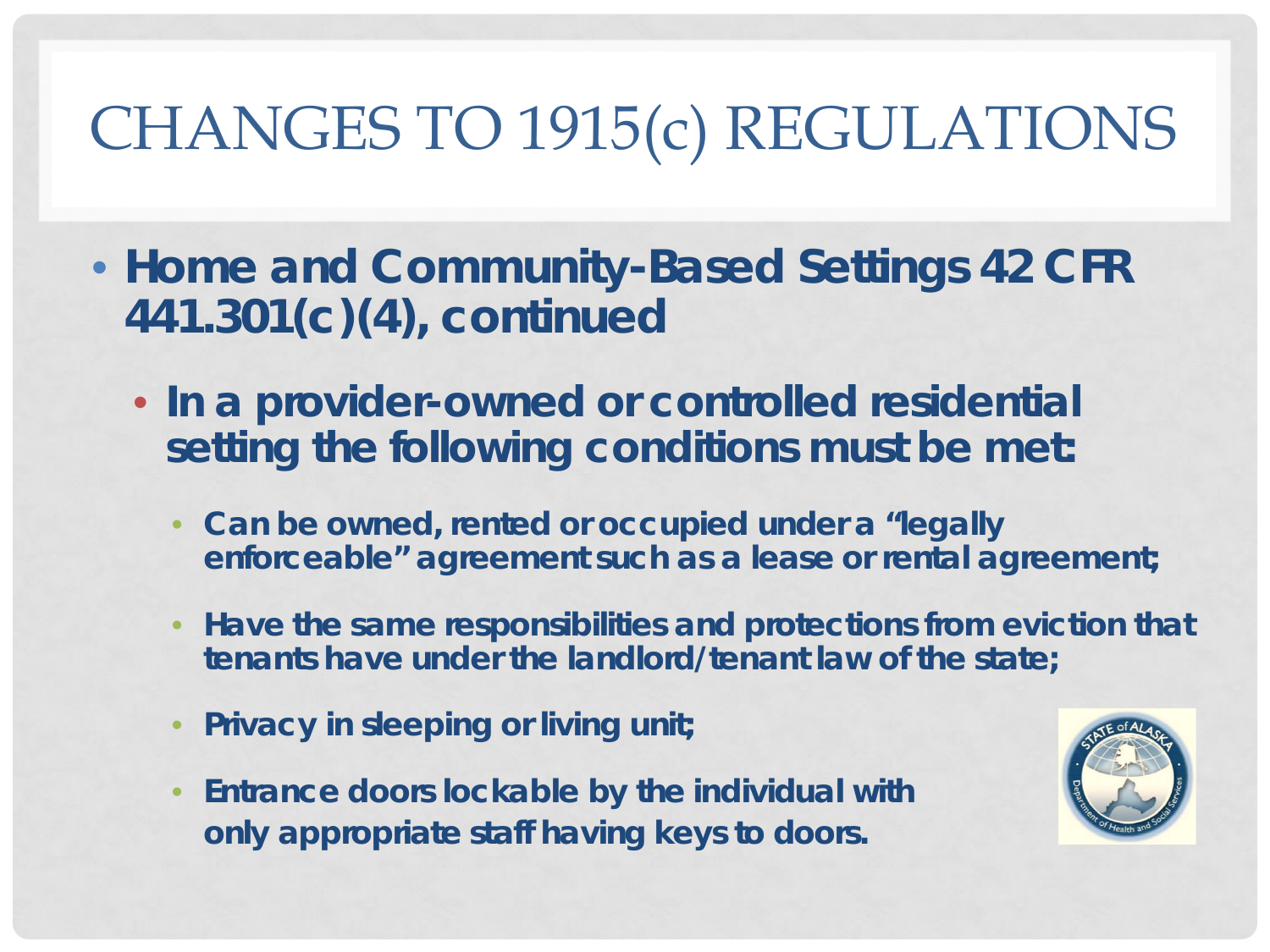- **Home and Community-Based Settings – 42 CFR 441.301(c)(4), continued**
	- **Physically accessible;**
	- **Choice of roommates;**
	- **Freedom to furnish and decorate;**
	- **Freedom and support to control their own schedules and activities;**
	- **Access to food (snacks) at any time;**
	- **Visitors at any time**

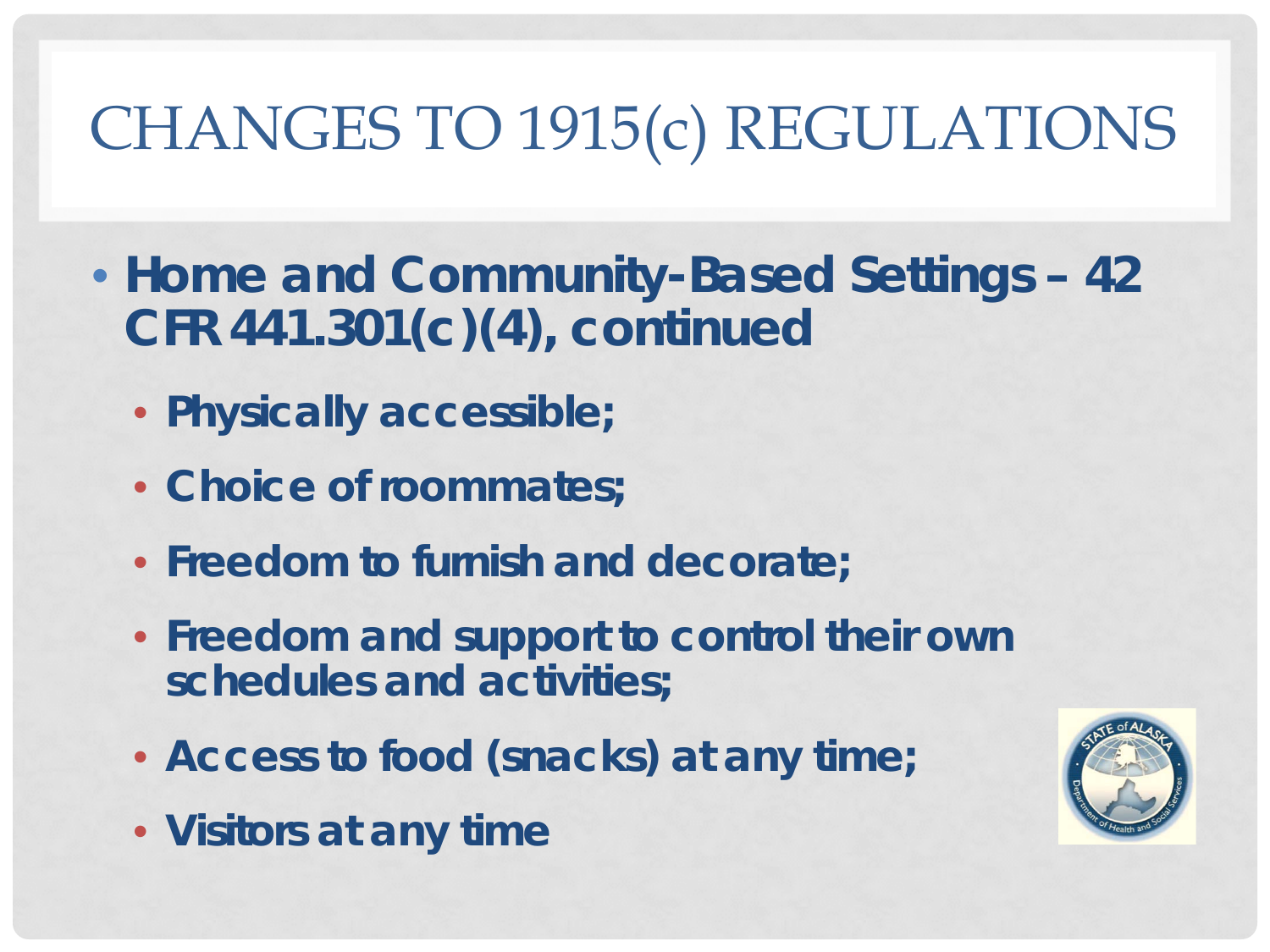- **Home and Community-Based Settings-441.301(c)(4), continued**
	- **Settings that are not home and community-based:**
		- **Nursing facility;**
		- **Institution for mental disease (16+ beds);**
		- **ICF/IDD;**
		- **Hospital;**
		- **Any setting co-located with, on the grounds of, or immediately adjacent to an inpatient institution;**
		- **Any other location that has the effect of isolating individuals from the broader community.**

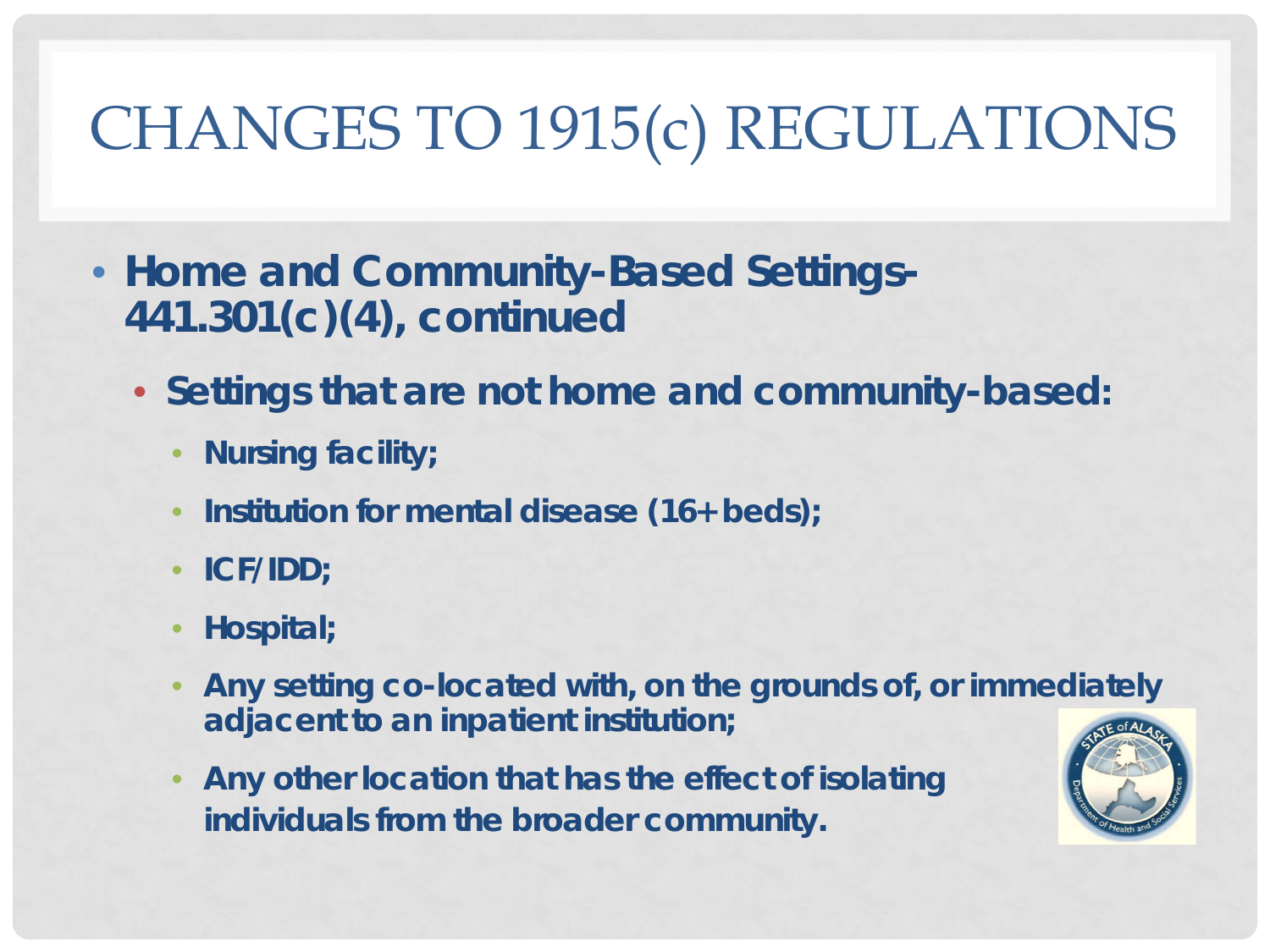• **Person-Centered Planning – 441.301(c)(1)(vi)**

• **"Providers of HCBS for the individual, or those who have an interest in or are employed by a provider of HCBS for the individual, must not provide case management or develop the person-centered service plan, except when the State demonstrates that the only willing and qualified entity to provide case management and/or develop personcentered service plans in a geographic area also provides HCBS."**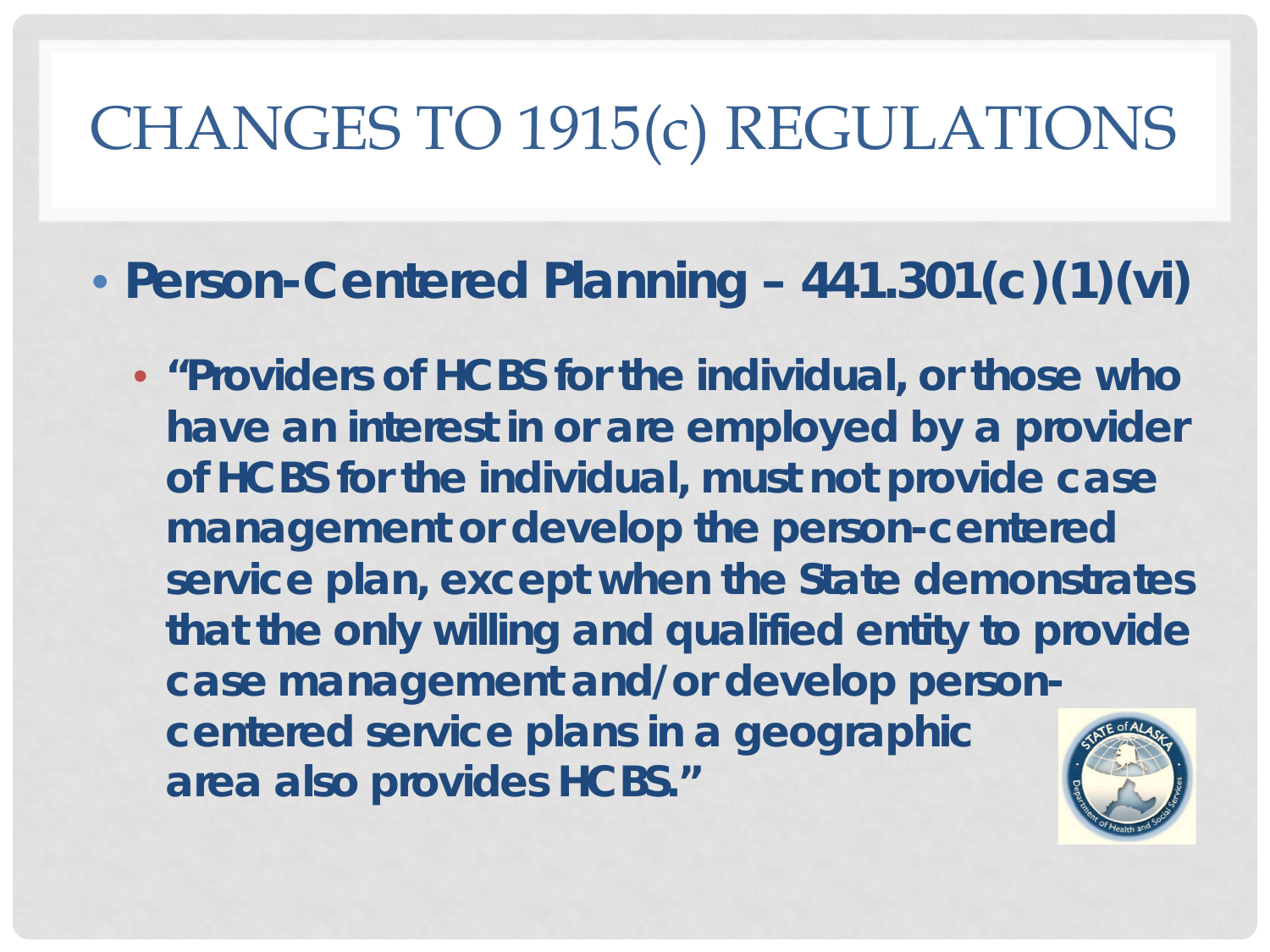- **Person-Centered Planning Process**
	- **Must be "led" by the applicant or recipient with representative (as defined by recipient) participation;**
	- **Must "reflect cultural considerations" and be made accessible to individuals with disabilities and persons with limited English proficiency;**
	- **Records the alternative HCB settings that were considered by the individual;**
	- **Plan signed by and distributed to all individuals and providers responsible for the plan implementation.**

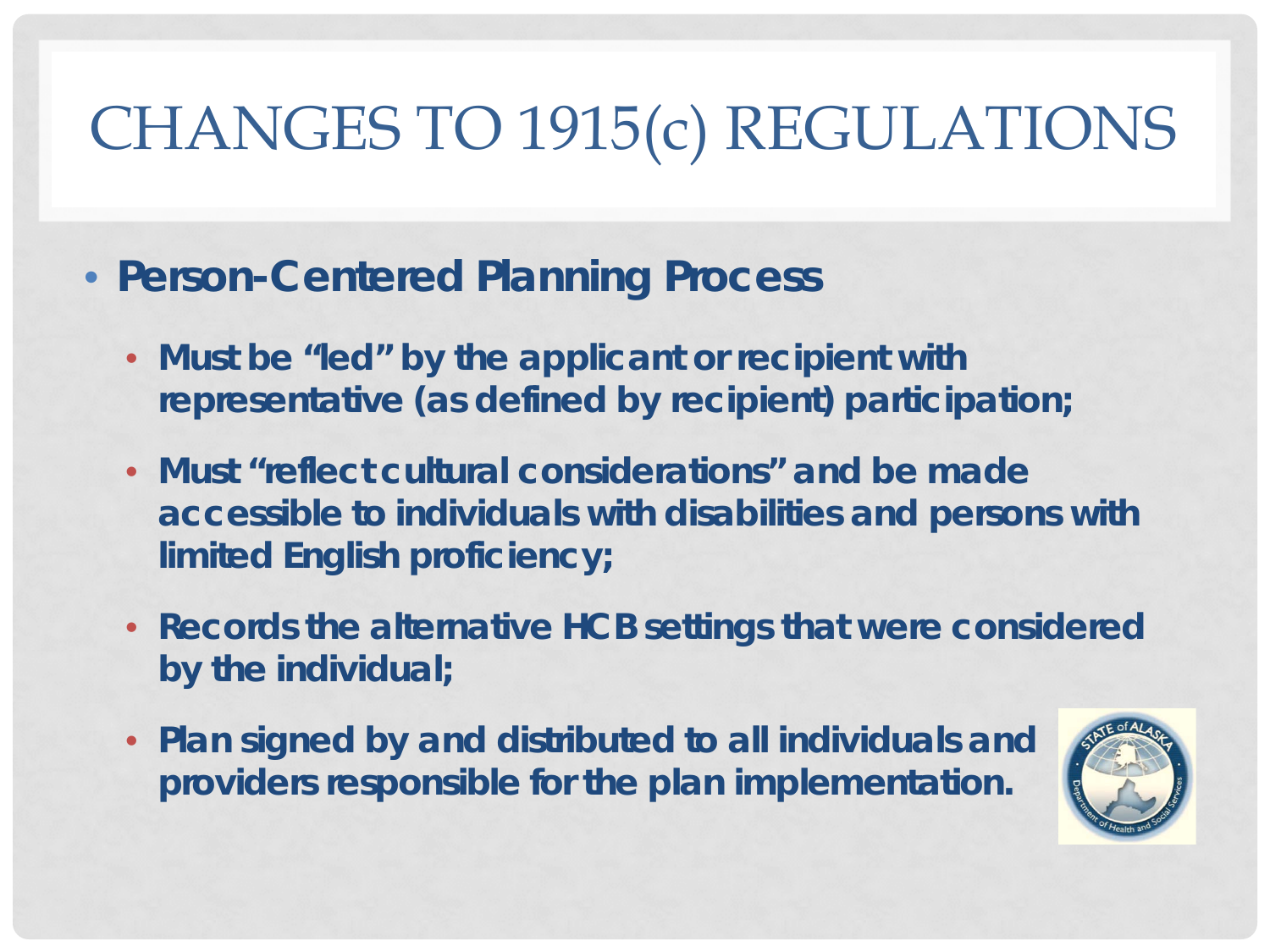- **Person-Centered Planning Process; Amendments must**
	- **Identify a specific and individualized assessed need;**
	- **Document positive interventions and supports, as well as less intrusive methods that meet the need, have been tried, but did not work prior to decision to amend;**
	- **Include a clear description of the condition that is "directly proportionate" to the specific assessed need;**
	- **Include regular collection of data to measure ongoing effectiveness of amendment;**
	- **Include established time limits for periodic reviews to determine if the amendment should continue.**

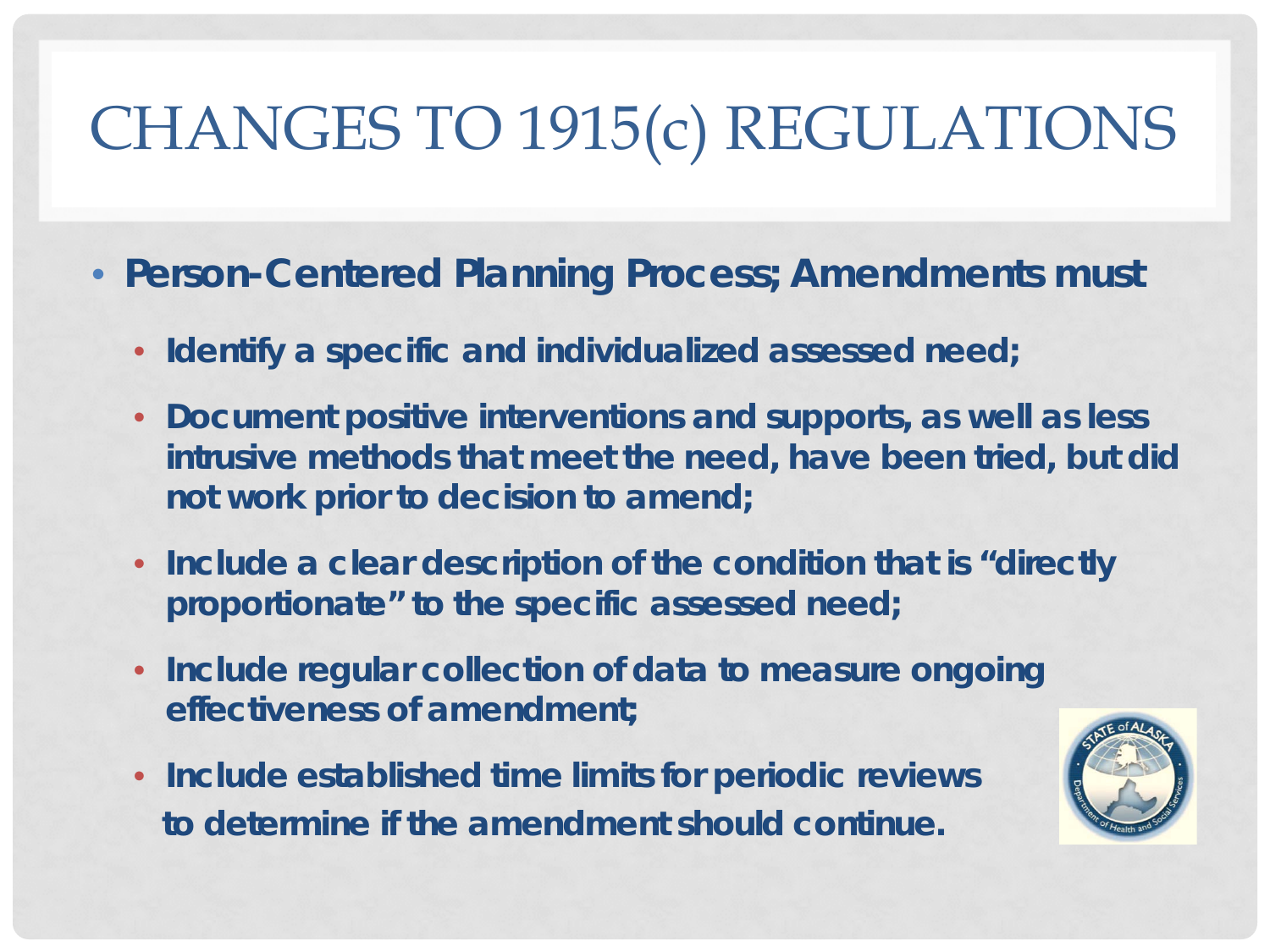- *1. Assess all service settings on the basis of HCBS settings regulatory criteria*
- **Regulatory criteria and CMS guidance for States available at:**

**[http://www.medicaid.gov/Medicaid-CHIP-Program-](http://www.medicaid.gov/Medicaid-CHIP-Program-Information/By-Topics/Long-Term-Services-and-Support/Home-and-Community-Based-Services/Home-and-Community-Based-Services.html)[Information/By-Topics/Long-Term-Services-and-](http://www.medicaid.gov/Medicaid-CHIP-Program-Information/By-Topics/Long-Term-Services-and-Support/Home-and-Community-Based-Services/Home-and-Community-Based-Services.html)[Support/Home-and-Community-Based-Services/](http://www.medicaid.gov/Medicaid-CHIP-Program-Information/By-Topics/Long-Term-Services-and-Support/Home-and-Community-Based-Services/Home-and-Community-Based-Services.html) [Home-and-Community-Based-Services.html](http://www.medicaid.gov/Medicaid-CHIP-Program-Information/By-Topics/Long-Term-Services-and-Support/Home-and-Community-Based-Services/Home-and-Community-Based-Services.html)**

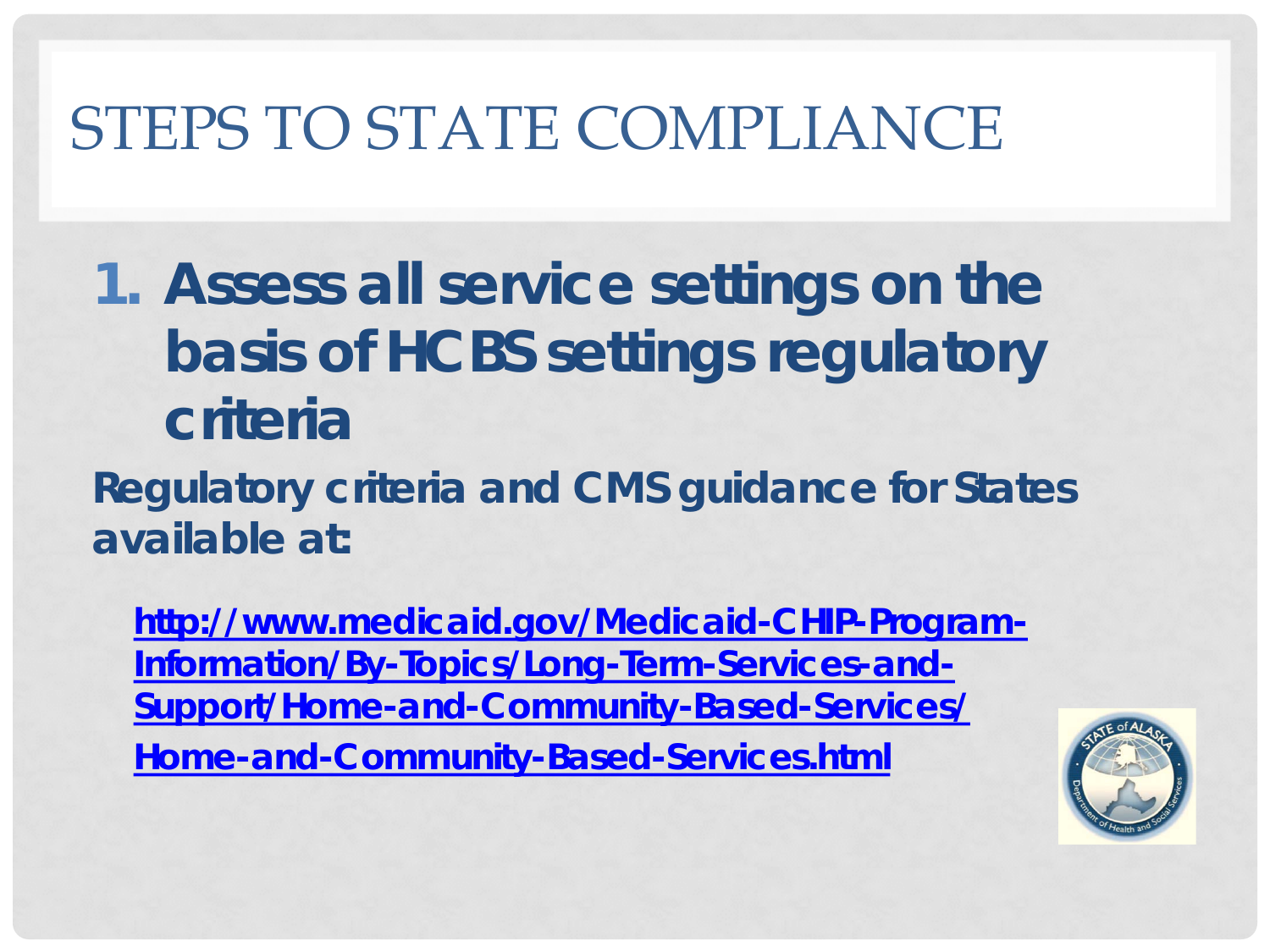- *2. Determine setting's level of conformity to HCBS setting characteristics; categorize as:*
	- **Meets HCBS characteristics - fully compliant;**
	- **Not yet fully compliant, but will be with changes;**
	- **"Presumptively" non-HCBS setting**
		- **In a "heightened scrutiny" process State/stakeholders may offer evidence to refute; CMS decides**
- 
- **Non-HCBS setting – cannot meet criteria**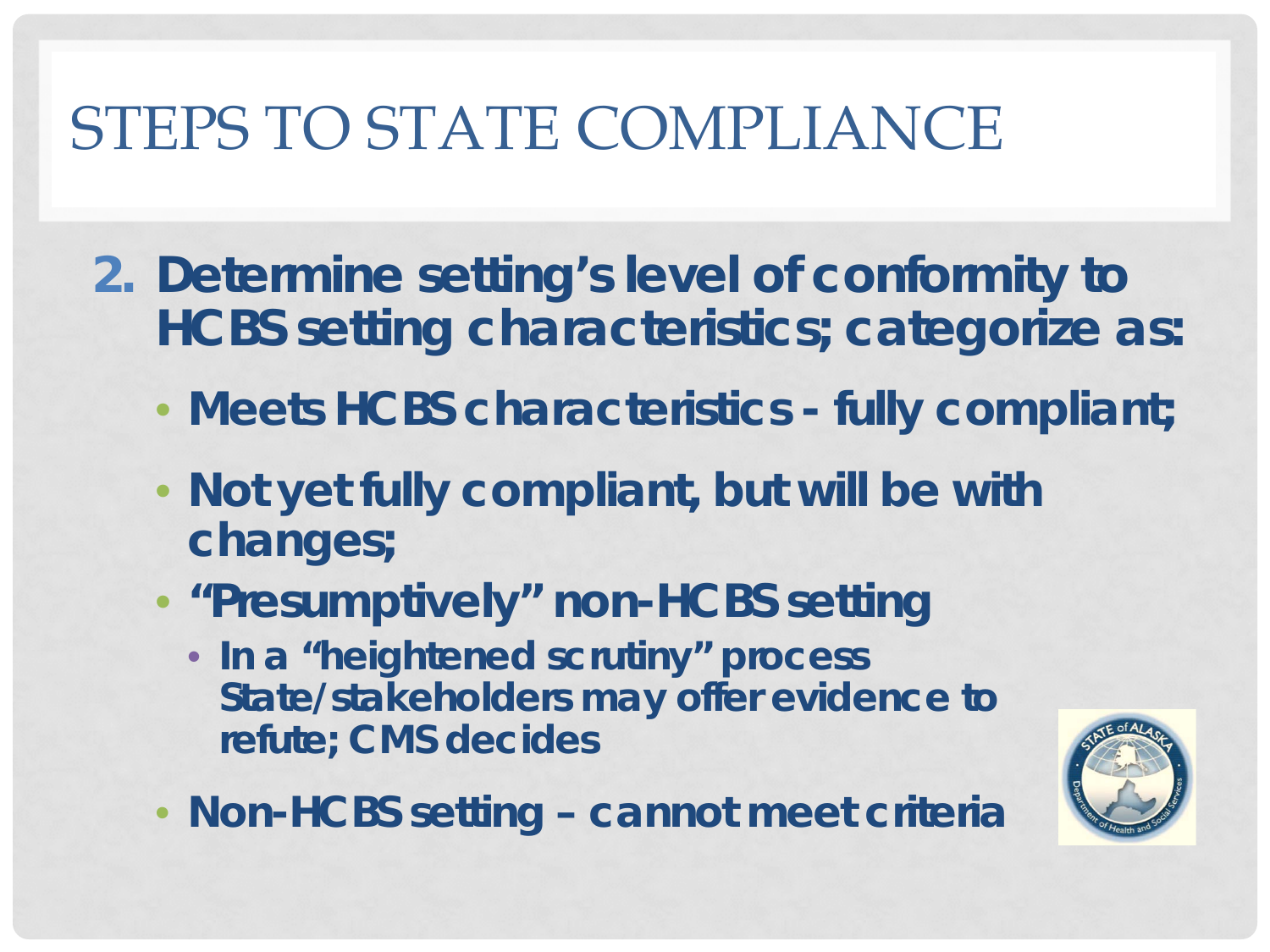- *3. Develop "Transition Plan" to include:*
	- •**Results of State's assessment of settings;**
	- **State's proposed remedial strategies;**
	- •**Detailed actions the State must take to achieve or document compliance with all new regulations;**
	- **Justification for length of transition (up to five years)**

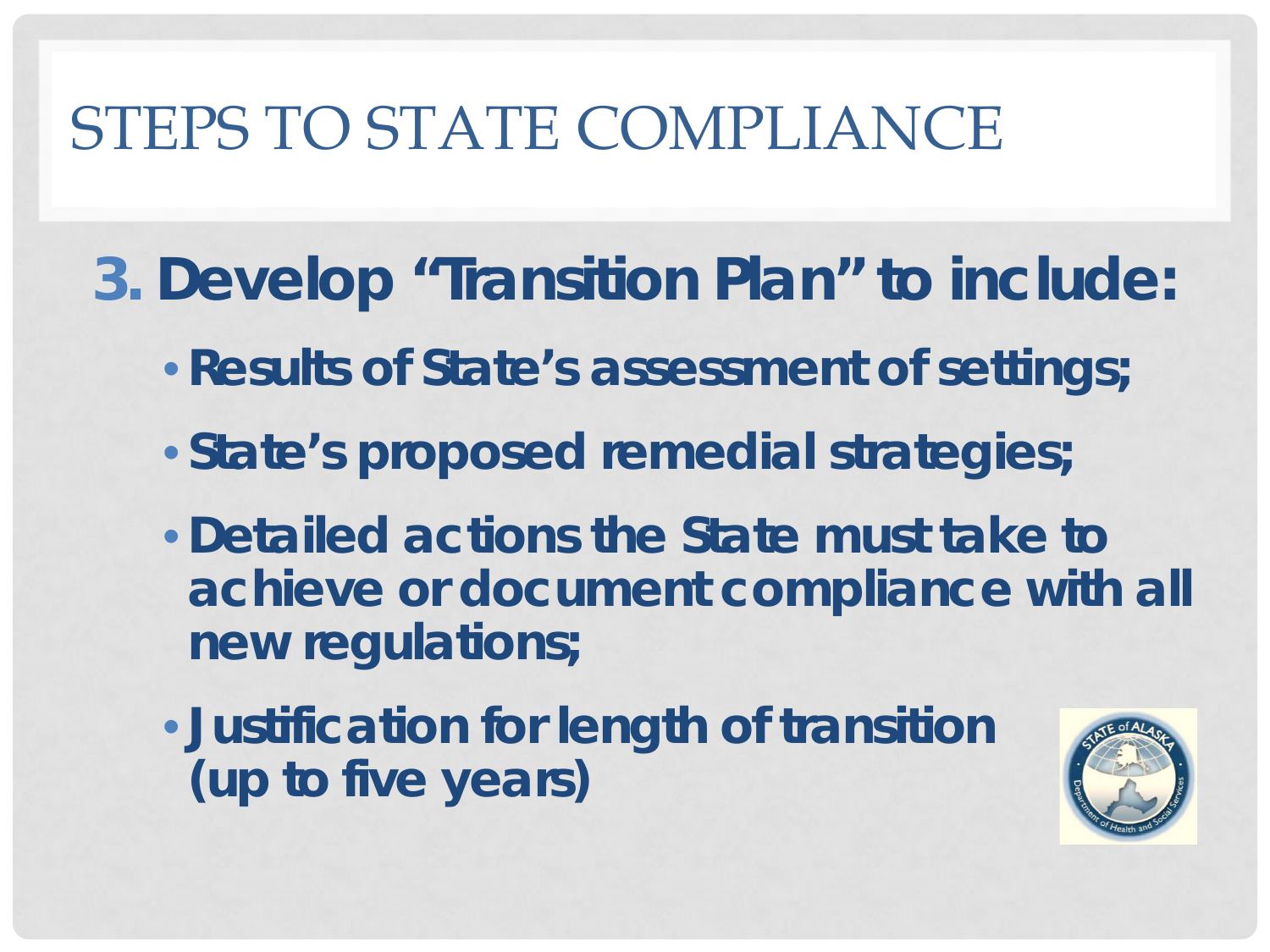- *4. Provide opportunity for Public Comment*
	- **Public Notice and comment period of at least 30 days;**
	- **State must consider public comment and modify the plan as it deems appropriate, to account for public comment;**
	- **Submit plan by 3/17/15**

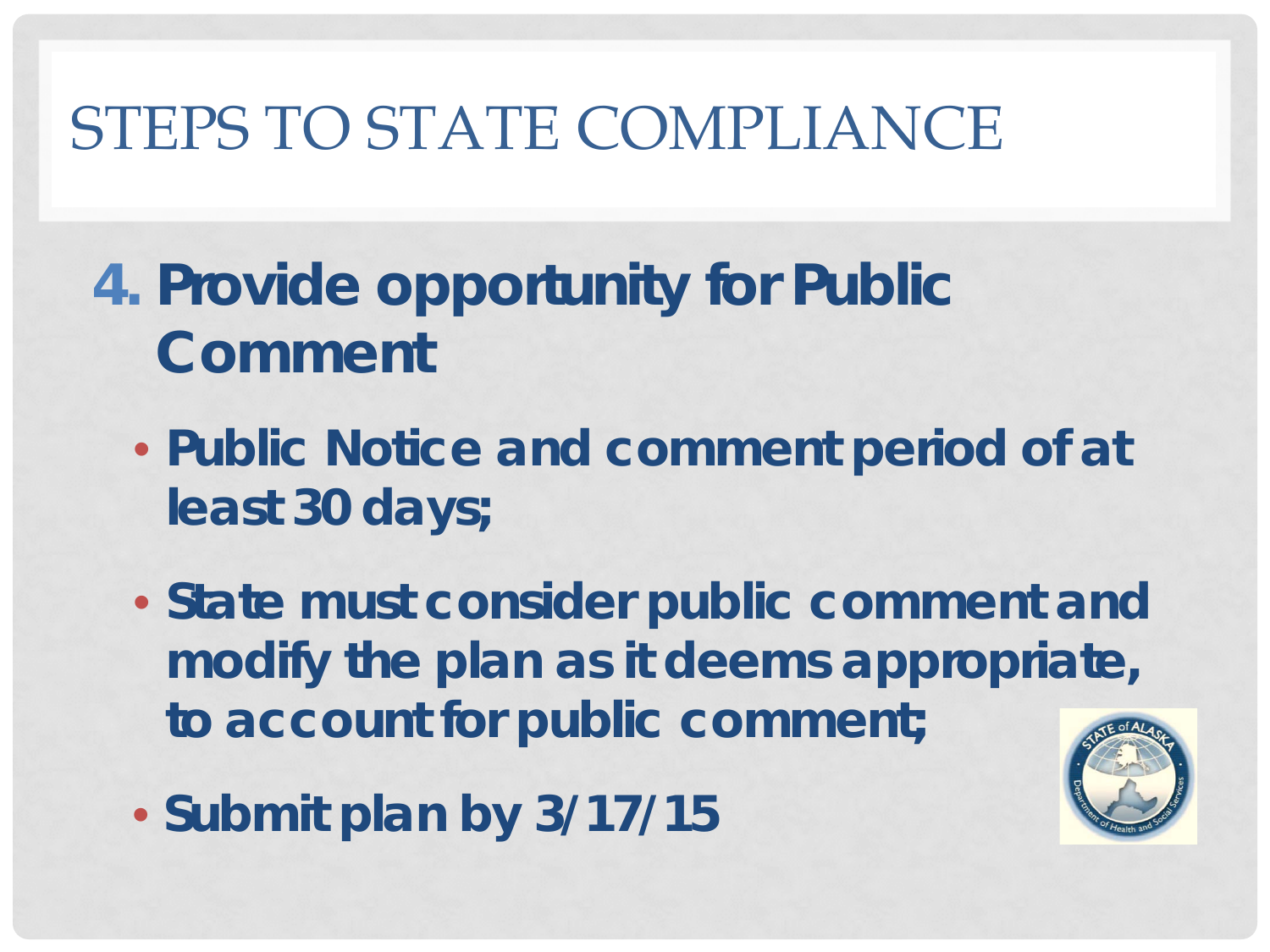# NEXT STEPS

- *Additional information-sharing webinars for input on:*
	- **HCBS setting assessment process;**
	- **"Heightened scrutiny" process;**
	- **Person-centered planning/conflict-free care coordination;**
	- **State statutory/regulatory strategies**